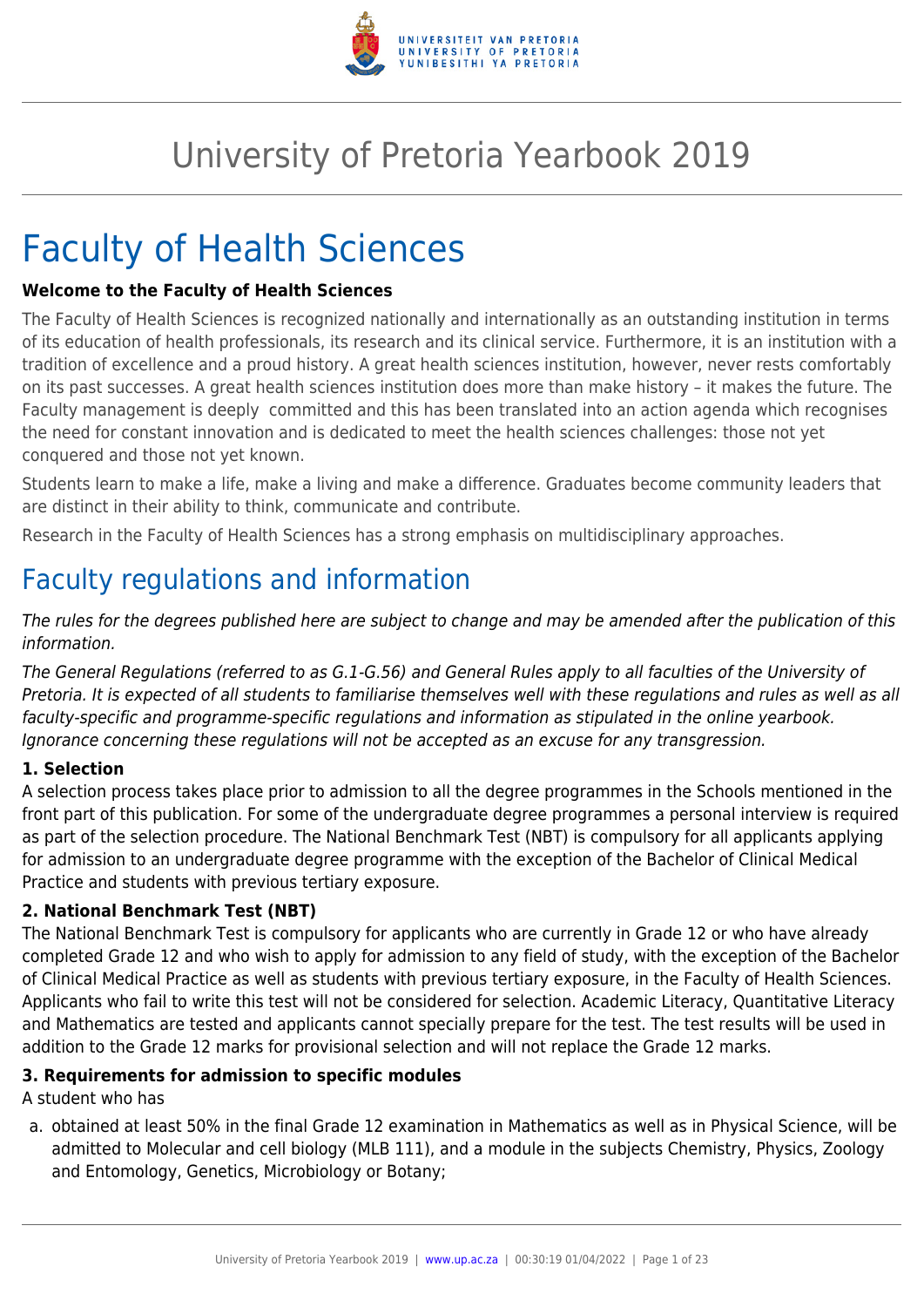

- b. obtained at least 50% in the final Grade 12 examination in Mathematics as well as in Physical Science, will be admitted to a module in Radiation Physics (RFI);
- c. obtained at least 50% in the final Grade 12 examination in either Physical Science or Life Sciences, will be admitted to modules in Occupational Therapy and Therapeutic Media;
- d. obtained at least 60% in the final Grade 12 examination in Mathematics, will be admitted to the module WTW 158 in Mathematics; and
- e. obtained at least 50% in the final Grade 12 examination in Mathematics, will be admitted to the module WTW 134 in Mathematics.

# **4. Academic Literacy Test**

All new undergraduate students who register in the School of Dentistry and the School of Medicine will be required to write an academic literacy test. On the grounds of this test, students will be required to follow compulsory academic literacy modules (ELH 111 and 112 for students of Dentistry and Medicine, and ELH 131 and 132 for students of Clinical Medical Practice), which they must pass as one of the requirements for obtaining their degree.

Undergraduate students who register in the School of Healthcare Sciences will not be required to write the academic literacy test. The academic literacy modules ELH 121 and ELH 122 are compulsory for all students, and a pass mark for each of these modules is a requirement for obtaining their degree.

### **5. Academic information management**

It is required of all new first-year students at the University of Pretoria to complete the module AIM 101 Academic information management. Details of this module can be found in the Course Catalog.

#### **6. Subminimum in examination papers**

Where applicable, the subminimum required in examinations appears in the regulations of the degree/diploma in question and in the syllabi of the modules in question.

#### **With regard to MBChB:**

A subminimum may be required in each module or practical component from which a specific block is compiled, in order to pass in the block in question.

### **7. Examinations**

The examinations in first-semester modules take place in May/June, while all other examinations (second semester modules, year modules and blocks of the MBChB degree programme) take place in October/November.

### **8. Ancillary examinations**

After conclusion of an examination and before examination results are announced, the examiners may summon a student for an ancillary examination on particular aspects of a module.

Details in respect of a School's requirements for ancillary examinations are published in the study guide of a given block.

### **9. Extraordinary examinations (including aegrotats)**

Subject to the stipulations of the General Regulations, the period during which an extraordinary examination will take place in the School of Medicine, will be determined by the lecturer concerned, in consultation with the relevant head of department or block chairperson, provided that the examination in a block should take place during the second examination period, if possible.

If an examination consists of more than one evaluation modality, the examination as a whole must be repeated, even if part thereof has already been completed.

#### **10. Re-marking of examination scripts**

In accordance with the stipulations of the General Regulations, departments give feedback to students after an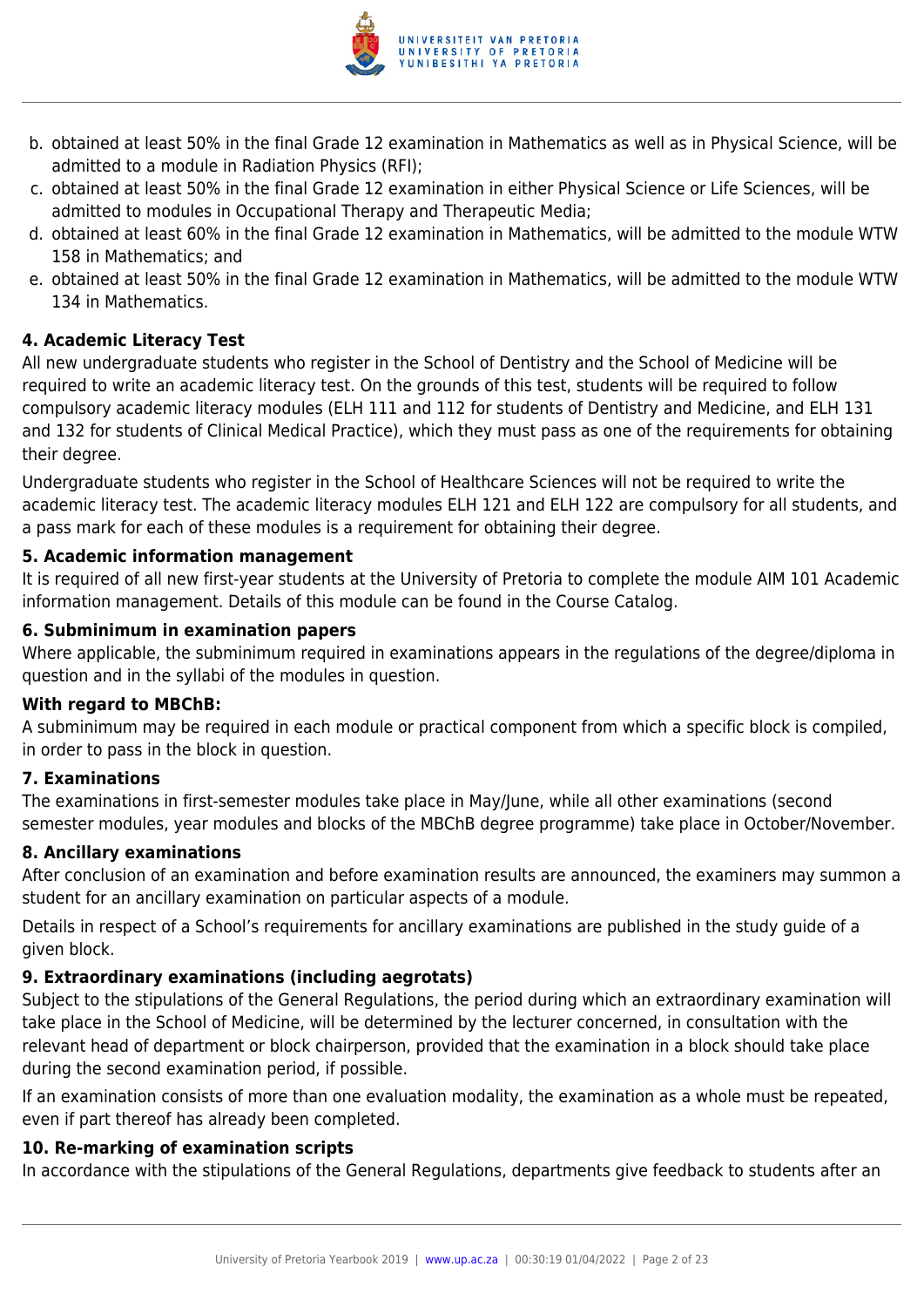

examination on the framework used by the examiners during the examination. The way in which feedback is given, is determined by the relevant head of department. Students may, after perusal, and in the case of MBChB students, after the examination period (which includes the examination and the second examination), within 14 calendar days after commencement of the lectures in the next semester, and after payment of the prescribed fee, apply for the re-marking of an examination script, by an examiner (in the case of MBChB study an external examiner from outside of the University) appointed by the relevant head of department.

# **The School of Medicine furthermore defines the relevant regulation as follows:**

(i) A student has the right of perusal of his or her examination script before applying for the re-marking of the examination script.

The following is determined by perusal of the script:

- Whether all the answers have been marked.
- Whether the marks awarded, have been calculated correctly.
- Whether the student did in fact answer all the questions.

(ii) During perusal, the student, the lecturer as well as a third person must be present.

If a discussion about the content of the answers in the script develops, the student must be referred to the administration of the School in question, where he or she applies for the re-marking of the examination script.

# **11. Second examination opportunity**

- i. A student may be admitted to a second examination in a module in the following instances [excepting specific faculty requirements in respect of second examinations in specific blocks for the first to the fifth year of study for the MBChB degree and the first and second year of study for BChD:
- a. If a final mark of between 40% and 49% has been obtained.
- b. If a pass mark has been obtained but not the required subminimum of 40% in the examination as a whole; or
- c. If a pass mark has been obtained but not the required subminimum in subsections of the module.
- ii. A student must obtain a minimum of 50% in the second examination to pass.
- iii. The semester/year/continuous evaluation mark is taken into account only if a student did not obtain at least 50% in the second examination of a first-semester module at 100 level.
- iv. The highest final mark (pass mark) that can be awarded to a student for a second examination, is 50%.

# **12. Promotion**

In certain departments, students can be promoted to a next semester or level of a subject without writing the prescribed examination, provided that their preparation is satisfactory and a continuous evaluation mark of at least 65% has been obtained.

Departments where promotion as prescribed above is possible, will inform students in good time in this regard.

### **Note:**

Students obtain credit for a promoted module only after they have passed an examination in a consecutive module or modules of the subject in question at this University.

Promotion as described above, does not refer to the option that medical students may exercise to have the block mark at the end of the year, validated as the final block mark for a relevant block (i.e. to be exempted from the block examination in the block), provided, inter alia, that a block mark of at least 60% has been obtained in the block in question.

# **13. The examination moderating meeting**

### **13.1 Students in Year 1 - 3:**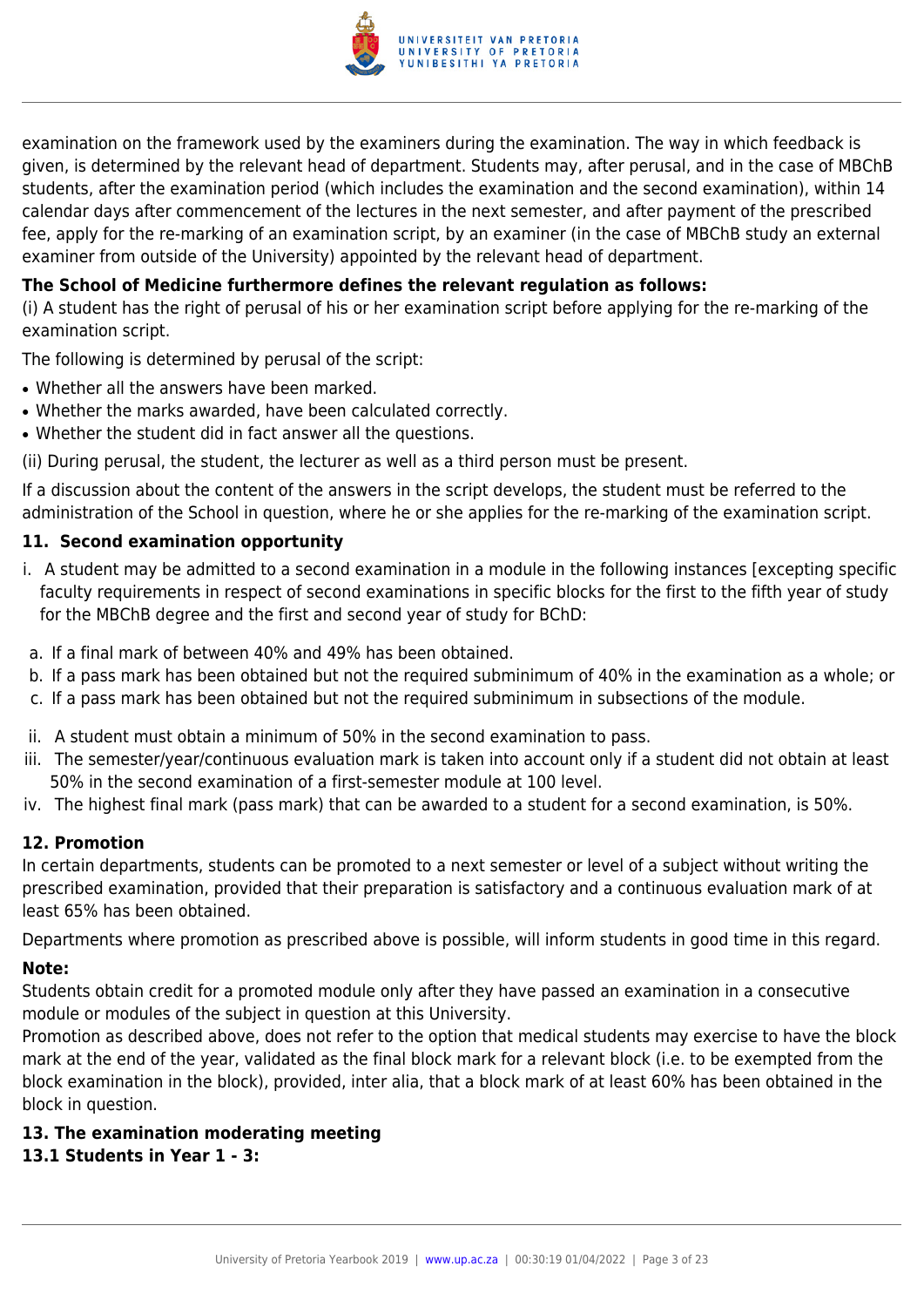

- i. Students obtain class test, practical and block test marks in respect of each block and special activity (which are disclosed to students). These marks are processed into a block mark (which is not disclosed to students). Each block chairperson publishes a list of the registration numbers of students who have to sit the semester examination in his or her block. The block marks are submitted to Student Administration. Students with examination exemption, who nevertheless prefer to sit the block examination, may do so, but will then have to accept the final block mark (which is calculated from the block mark and the examination mark), even if it is less than the (original) block mark.
- ii. The final block mark of the students who have to sit the examination, is only determined at the end of the block examination, from the contributions of the block mark and the examination mark. This final block mark will reflect the real mark obtained. The EMM (Examination Moderating Meeting) now takes place with the following objectives:
- Identification of the students who pass:
- Identification of the students who fail and as a result, have to follow the remedial programme and sit the second block examination;
- Identification of students who did not obtain the required subminimum.
- Validation of the block marks of the students who have been exempted from the examination, as the final block marks for the blocks in question; and
- Identification of students who need study assistance.
- iii. Students who fail the examination, must follow the remedial opportunity where applicable and the need for a specific remedial action will be defined at the examination moderating meeting. Such students must sit the second block examination at the end of the second semester. Only the second block examination mark will count and the maximum that can be obtained is "50H".
- iv. The performance of the students who have written the second examination, will be discussed at the second EMM, with the following objectives:
- Identification of the students who pass; and
- Identification of the students who fail. In terms of the MBChB selection criteria, first- and second-year students who fail, must apply again for selection.

# **13.2 Students in Year 4 and the first half of Year 5: MBChB**

- i. During the blocks and special activities, students write the class tests as well as the block test. These marks are announced by the block chairperson.
- ii. Students also do morning rotations, each of which is evaluated. There are eight morning rotations in Year 4, and four in the first half of Year 5. These rotation marks are announced by the relevant departments.
- iii. The block mark is calculated from the different test marks, marks awarded for practical work and assignments, as well as the rotation(s) coupled to the specific block. In Year 4, this mark can only be calculated in middle September and in Year 5, only in middle May. These marks are not disclosed to students. A list of the registration numbers of students, who have not obtained examination exemption, is placed on the notice board by the block chairperson. These students are obliged to write the block examination. The block marks are submitted to Student Administration.

Students who nevertheless choose to write the examination, even though they have been exempted from it, may do so, but will have to accept the final block mark, even if it is lower than the (original) block mark.

iv. The final block mark of the students who sit the examination is only calculated at the end of the block examination, from the contributions from the block mark and the examination mark. This final block mark will reflect the real mark obtained. An EMM is now being held, with the following objectives: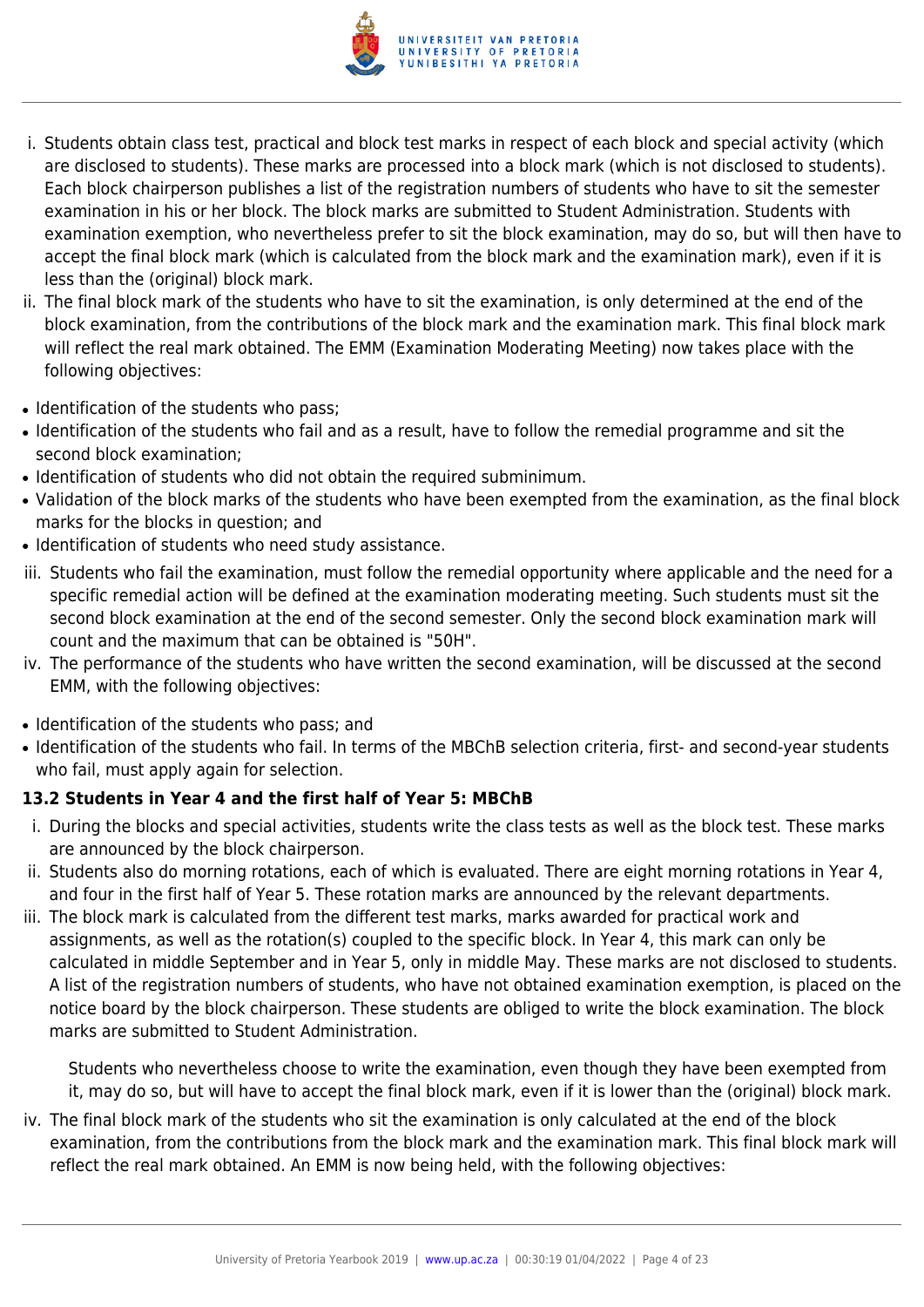

- Identification of the students who pass:
- Identification of the students who fail and resultantly have to follow the remedial programme and sit the second block examination;
- Validation of the block marks of the students with examination exemption, as their final block marks; and • Identification of the students who need study assistance.
- v. Students who fail the examination, must follow the remedial programme and sit the second block examination, which will take place at the end of the second semester in Year 4, and at the beginning of the second semester in Year 5. Only the second block examination mark will count and a maximum of "50H" can be obtained.
- vi. Students who sit the second examination, are discussed at the second EMM, with the following objectives:
- Identification of the students who pass; and
- Identification of the students who fail.

# **13.3 Student Interns: MBChB**

# **13.3.1 All students**

(i) At the conclusion of each seven-week rotation, an end-of-rotation evaluation (EORE) takes place in the different departments. The aim with the EORE is the identification of those students who obtain examination exemption (semester examination) and those who are not exempted and will have to sit the examination at the end of the semester. All EOREs are supported by external examiners.

(ii) The same process takes place in rotations with a duration of 3,5 weeks.

(iii) No marks are disclosed to students, only the names and/or registration numbers of the students who must sit the semester examination.

(iv) After conclusion of the semester examination (which extends over three days on dates determined beforehand), an EMM is held, with the following objectives:

Validation of the rotation marks as the semester examination mark, of the students who have obtained examination exemption. The rotation mark and the EORE mark contribute to the final mark.

Identification of the students who have passed the semester examination. The rotation mark and the semester examination mark contribute to the final mark;

Identification of the students who have failed the semester examination. These students are referred to Student Administration, as a new rotation division must now be followed; and

Identification of the students who need study assistance.

# **13.4 Students who repeat rotations: MBChB**

- i. Students who repeat rotations, do the EORE at the conclusion of the rotation that has been repeated. The objective is to obtain a pass mark. The continuous evaluation marks and the EORE mark contribute to the final mark.
- ii. On the first Wednesday after the conclusion of the rotation, an EMM takes place at 13:00 (or a different timeslot as arranged), to evaluate the achievement of the students, who have repeated the rotation. The objectives of this EMM are:
- Identification of the students who pass the rotation that has been repeated (final mark of 50% or more) (maximum indicated on the form is "50H");
- Identification of the students who fail the rotation that has been repeated. These students are referred to Student Administration, as a new rotation division must now be followed; and
- Identification of the students who need study assistance.
- iii. The achievement of the students who have repeated a 3,5 week rotation, is discussed at the same EMM.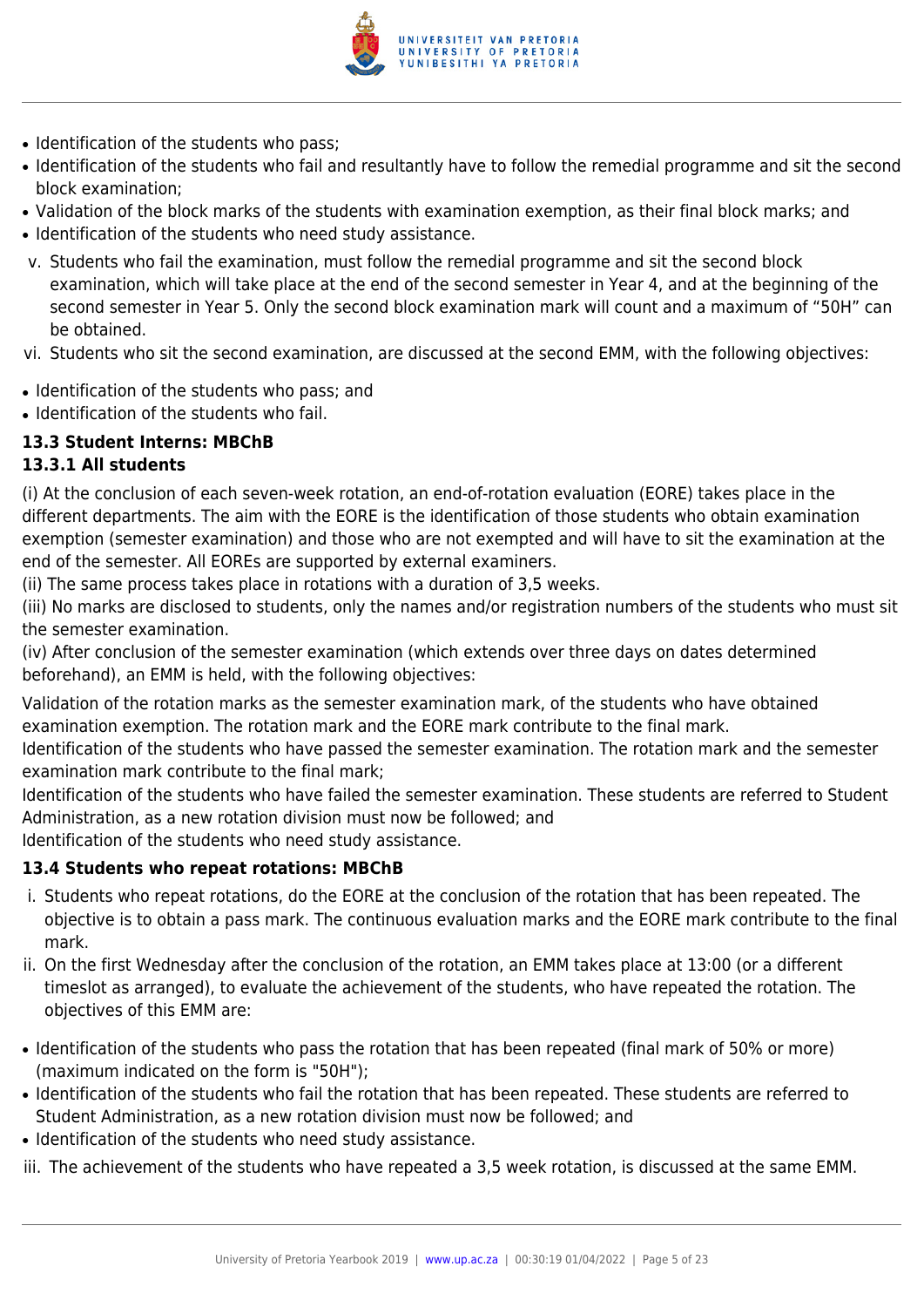

# **13.5 Students who are "finalists" at another time than the end of the sixth year of study: MBChB 13.5.1 Students who repeated previous rotations successfully, and who are now "finalists", but will be doing the current rotation for the first time:**

- i. These students do the EORE just like all other students do, the objective being, as in the case with other students, to identify those who do or do not obtain, exemption from the semester examination.
- ii. Students who obtain examination exemption after the conclusion of the EORE, thus pass the rotation automatically.
- iii. Students who do not obtain exemption from the semester examination after the conclusion of the EORE, must therefore sit the examination at the end of the relevant semester.
- iv. In keeping with UP regulations, these students, who are completing their studies ("finalists"), who have only one course (rotation) to complete in order to comply with all the requirements for the MBChB degree, and who have not obtained examination exemption, may apply to sit a "special examination" the following week (at a time earlier than the semester examination where applicable). This examination (which will take place at an earlier time), must preferably be scheduled for the Monday or Tuesday of the following week. The department determines the format and due to the fact that the student has already been through the external evaluation process, the presence of an external examiner at the special examination is optional, although recommended. The final mark comprises the examination mark and must be 50% or more to pass. The marks must be available by the Wednesday in order that these students' marks can be submitted to the EMM, which will be held on that day.
- v. The objectives of the EMM for this category of students are:
- Identification of the students who have passed the special examination. These students complete the programme, and a special mini oath-taking ceremony is arranged for them; and
- Identification of the students who have failed the special examination. These students fail the course, must repeat the relevant rotation and must therefore be referred to Student Administration.

# **13.6 Students who are "finalists", but who are repeating the current rotation (all circumstances – previously, or at a recent EMM, identified as having failed): MBChB**

- i. These students do the EORE as all other students. The objective is to obtain a pass mark. The continuous evaluation marks and the EORE mark contribute to the rotation mark, which, in this case, is also the final mark. The mark must be 50% or more, but the maximum that will be indicated on the form, is "50H".
- ii. On the first Wednesday after the conclusion of the rotation, an EMM will be held at 13:00 (or another time slot as arranged), to evaluate the achievement of these students who are repeating the current rotation. The objectives of this EMM are:
- Identification of the students who have passed the EORE/examination. These students thus complete the MBChB degree programme and a mini oath-taking ceremony will be arranged for them; and
- Identification of the students who have failed the EORE/examination. These students thus fail the rotation, must repeat the relevant rotation and must therefore be referred to Student Administration.
- iii. Students in this category, who are only repeating a 3,5 week rotation, will follow the exact same route, but a unique EMM will be arranged shortly after completion of the EORE/examination. The same objectives will apply.

# Special refresher course for medical practitioners

A one-week course for medical practitioners is presented annually by the School of Medicine with clinical presentations by various departments in the afternoons and evenings. The School also offers an annual intensive two-day course in one main field of study.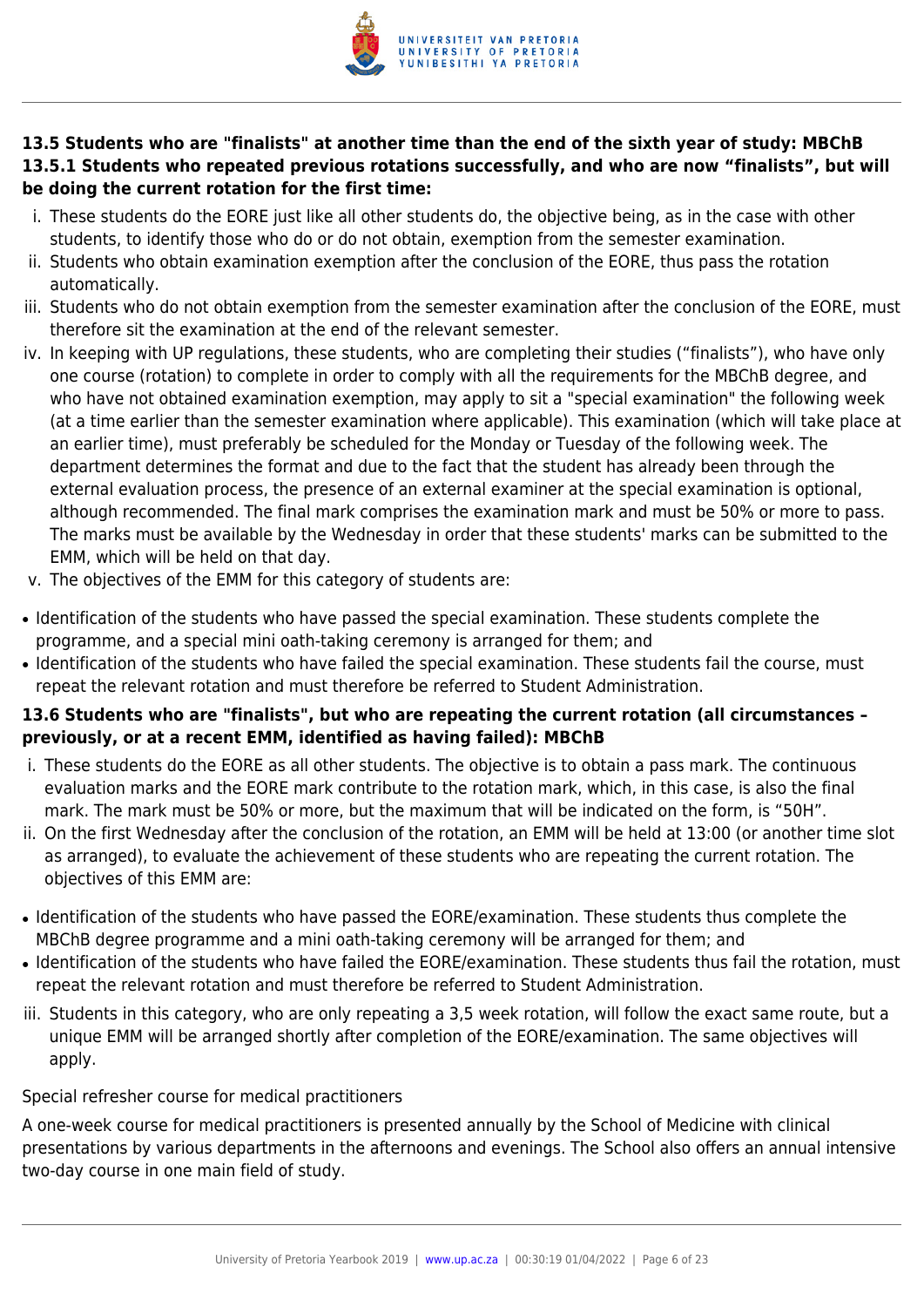

A medical practitioner who wishes to update his or her knowledge, may register as a special postgraduate student in the School of Medicine (Medicine Special). He or she will then have the opportunity to attend demonstrations and discussions and to participate in work as determined by the head of the relevant department.

# **Visiting postgraduate students (Code 10290001)**

A medical practitioner or specialist physician may apply to register as a postgraduate visiting student for nonexamination purposes for a period/s of one month or longer as preferred, during which period he or she may work in a department of his/her choice. The nature of this work will be determined by each head of department. Periods of time completed in this way, will not be recognised as periods of formal training for the purposes of specialisation.

#### **Medicine Special (Undergraduate)**

Individual modules – not for degree purposes.

| <b>Code</b> | Description                                                        |
|-------------|--------------------------------------------------------------------|
| 10180001    | Medicine Special (Undergraduate) Prinshof Campus                   |
| 10185021    | Medicine Special (Cuban students: Prinshof Campus)                 |
| 10190001    | Medicine Foreign (Non-examination purposes) Visiting Undergraduate |

### **Medicine Special (Postgraduate) (Code 10280001)**

Registration as a postgraduate candidate with a view to complete examinations in prerequisite subjects for MMed (with approval of the Chairperson of the School and heads of departments in question), until such time as a registrarship becomes available. Neither the University of Pretoria nor the province is under any obligation whatsoever, to appoint such a student as a registrar or to give him or her precedence over other candidates to be appointed.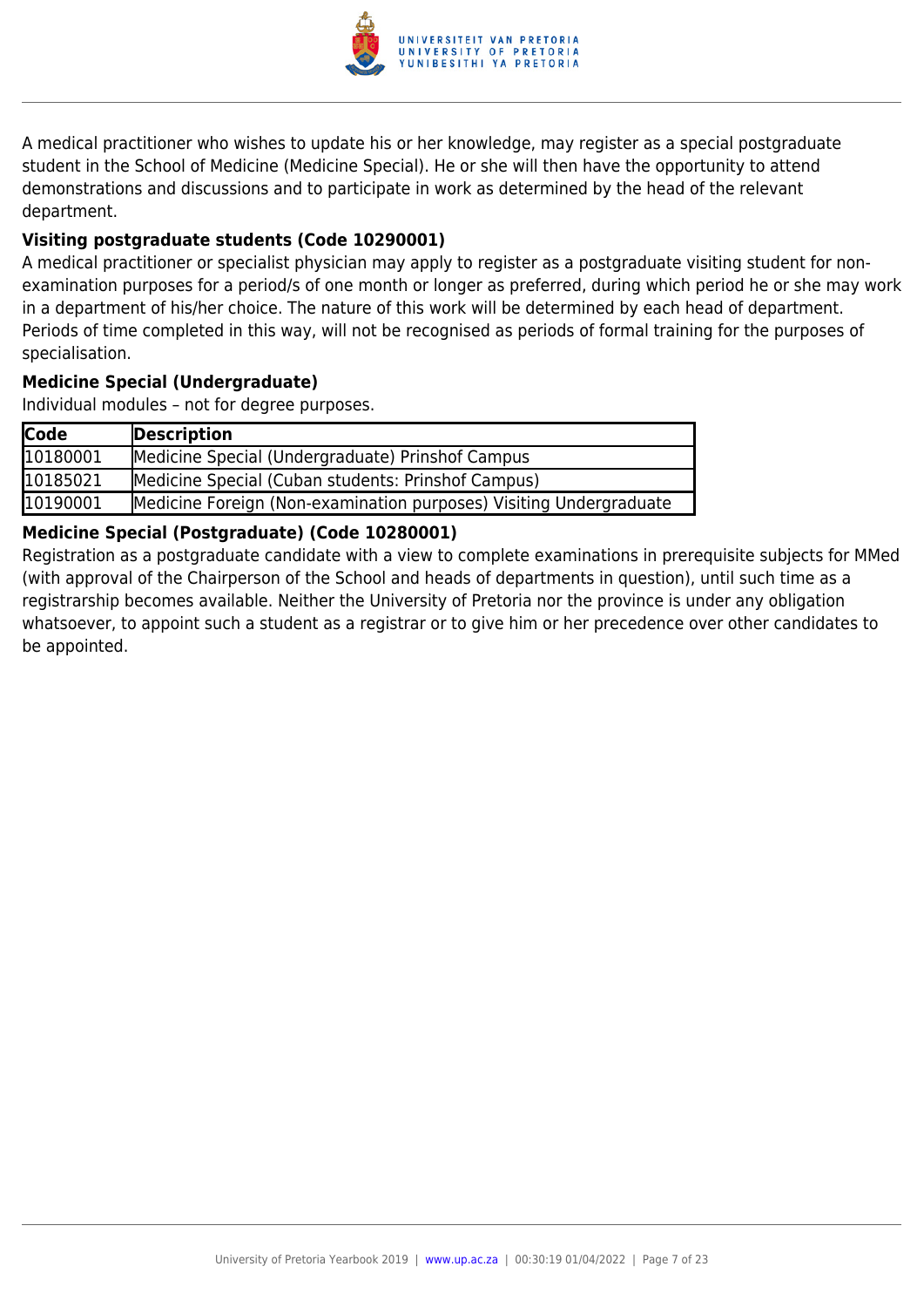

- Undergraduate Degree
- **BChD (10136001)**
- **BCMP (10130012)**
- **BCur Clinical Nursing Science Medical and Surgical Nursing Science: Critical Care: Trauma and Emergency (10131091)**
- **BCur Clinical Nursing Science Advanced Midwifery and Neonatal Nursing Science (10131086)**
- **BCur Clinical Nursing Science Child Nursing Science (10131088)**
- **BCur Clinical Nursing Science Clinical Nursing Science, Health Assessment, Treatment and Care (10131093)**
- **BCur Clinical Nursing Science Medical and Surgical Nursing Science: Critical Care Nursing: General (10131089)**
- **BCur Clinical Nursing Science Medical and Surgical Nursing Science: Critical Care Nursing: Paediatric (10131090)**
- **BCur Clinical Nursing Science Medical and Surgical Nursing: Operating Theatre Nursing (10131092)**
- **BCur Clinical Nursing Science Neonatal Nursing Science (10131087)**
- **BCur Community Nursing Science (10131085)**
- **BCur Nursing Education (10131084)**
- **BCur Nursing Management (10131083)**
- **BCur Nursing Science (Education and Administration) (10131081)**
- **BDietetics (10139003)**
- **BNurs (10131002)**
- **BOccTher (10138003)**
- **BOH (10132001)**
- **BPhysio (10138103)**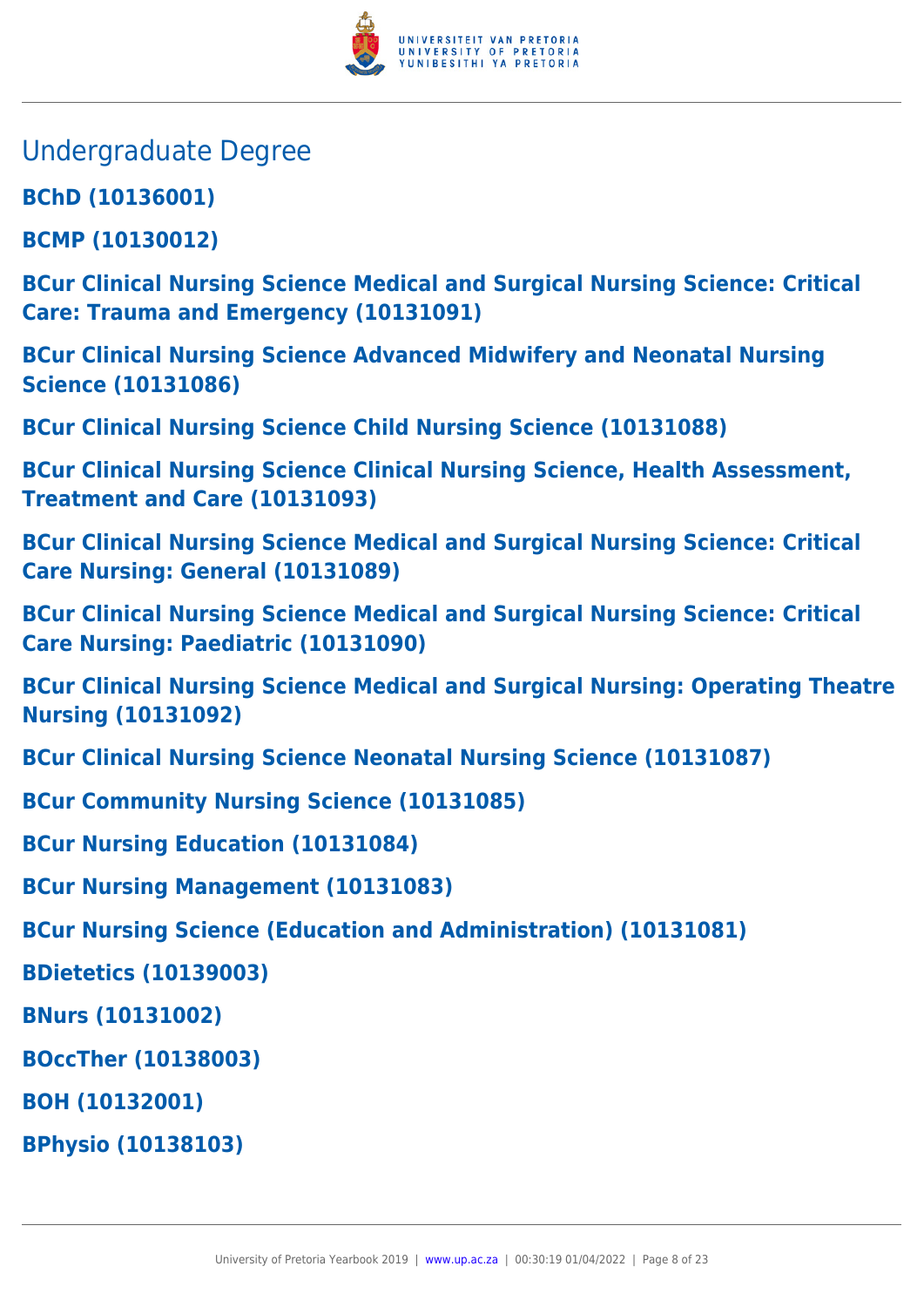

**BRad Diagnostics (10137005) BSportSci (10135010) MBChB (10130003)**

University of Pretoria Yearbook 2019 | [www.up.ac.za](https://www.up.ac.za/) | 00:30:19 01/04/2022 | Page 9 of 23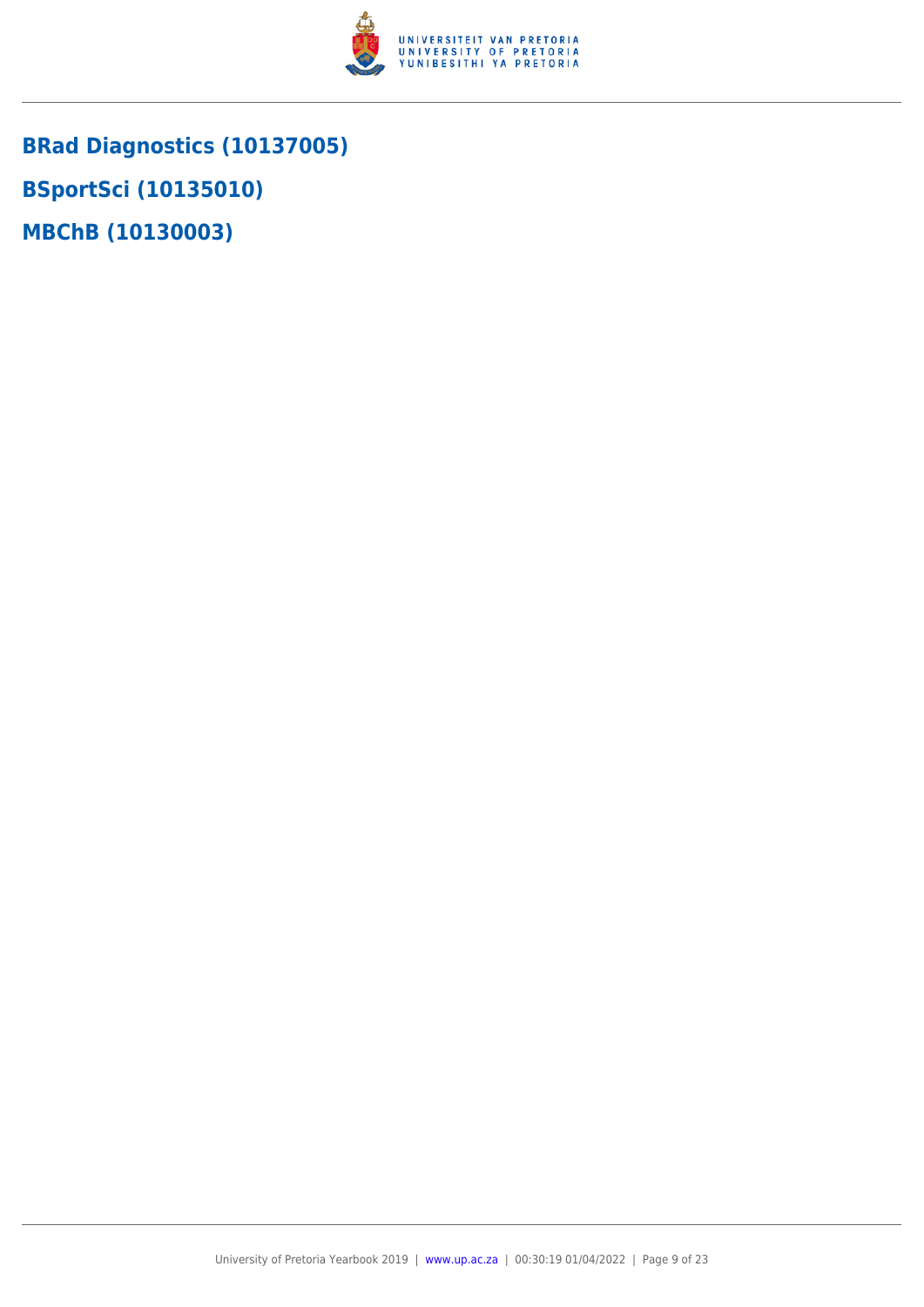

# Postgrad Diploma/Certificate

**PGDip Dentistry Aesthetic Dentistry (10221015) PGDip Dentistry Community Dentistry (10221012) PGDip Dentistry Dental Materials (10221014) PGDip Dentistry Endodontics (10221001) PGDip Dentistry Forensic Odontology (10221003) PGDip Dentistry Implantology (10221016) PGDip Dentistry Oral Medicine (10221009) PGDip Dentistry Oral Microbiology (10221010) PGDip Dentistry Oral Pathology (10221000) PGDip Dentistry Oral Surgery (10221005) PGDip Dentistry Orthodontics (10221002) PGDip Dentistry Pedodontics (10221004) PGDip Dentistry Periodontology (10221006) PGDip Dentistry Practice Management (10221013) PGDip Dentistry Preventive Dentistry (10221011) PGDip Dentistry Prosthetics (10221008) PGDip Dentistry Prosthodontics (10221017) PGDip Dentistry Radiography (10221018) PGDip Dentistry Restorative Dentistry (10221007) PGDip Family Medicine (10220008) PGDip General Ultrasound (10220007) PGDip Hand Therapy (10220012)**

**PGDip Health Systems Management Executive Leadership (10220001)**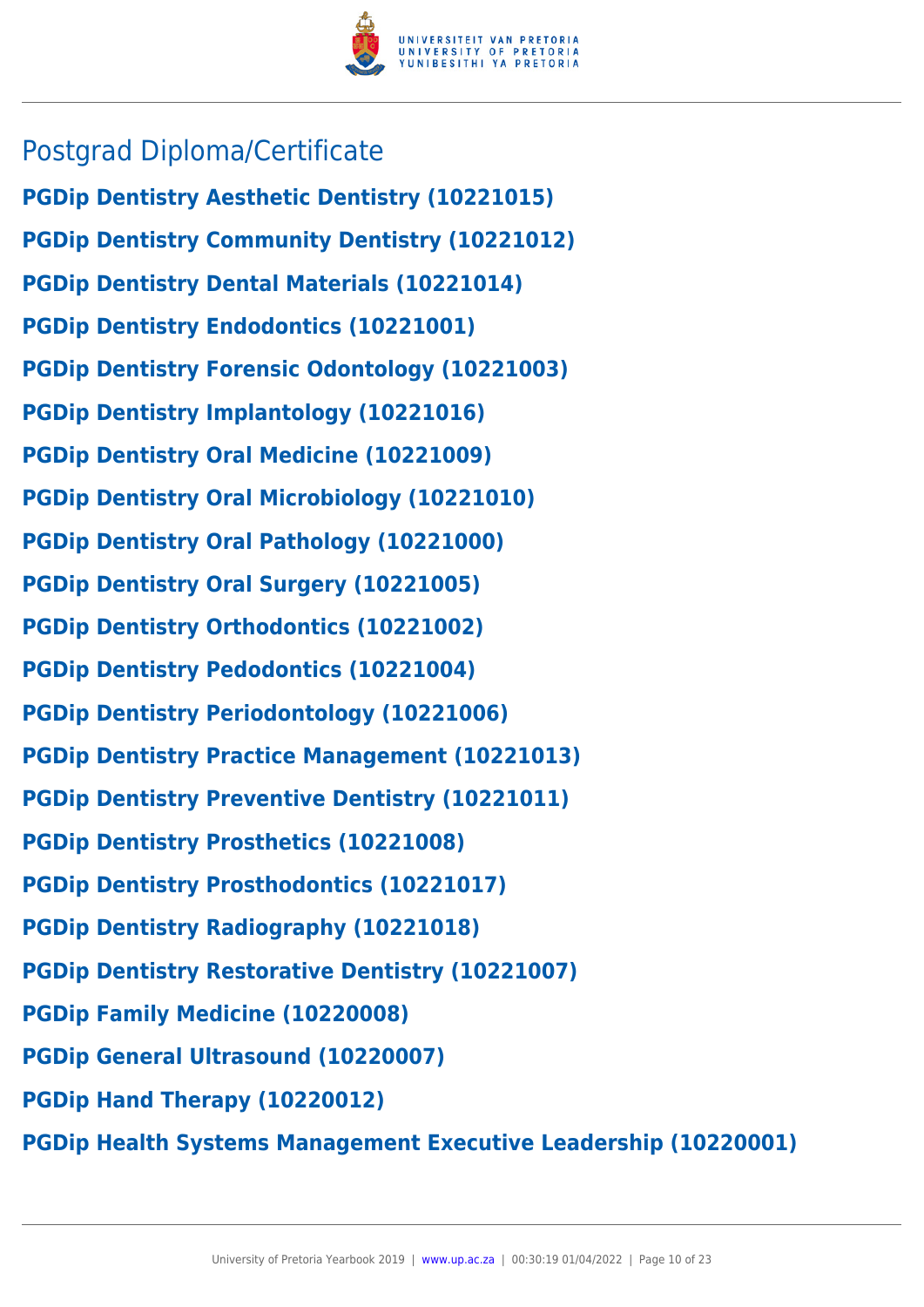

- **PGDip Health Systems Management General Operations (10220002)**
- **PGDip Occupational Health (10220084)**
- **PGDip Occupational Medicine and Health (10220003)**
- **PGDip Public Health (10220005)**
- **PGDip Tropical Medicine and Health (10220000)**
- **PGDip Vocational Rehabilitation (10220009)**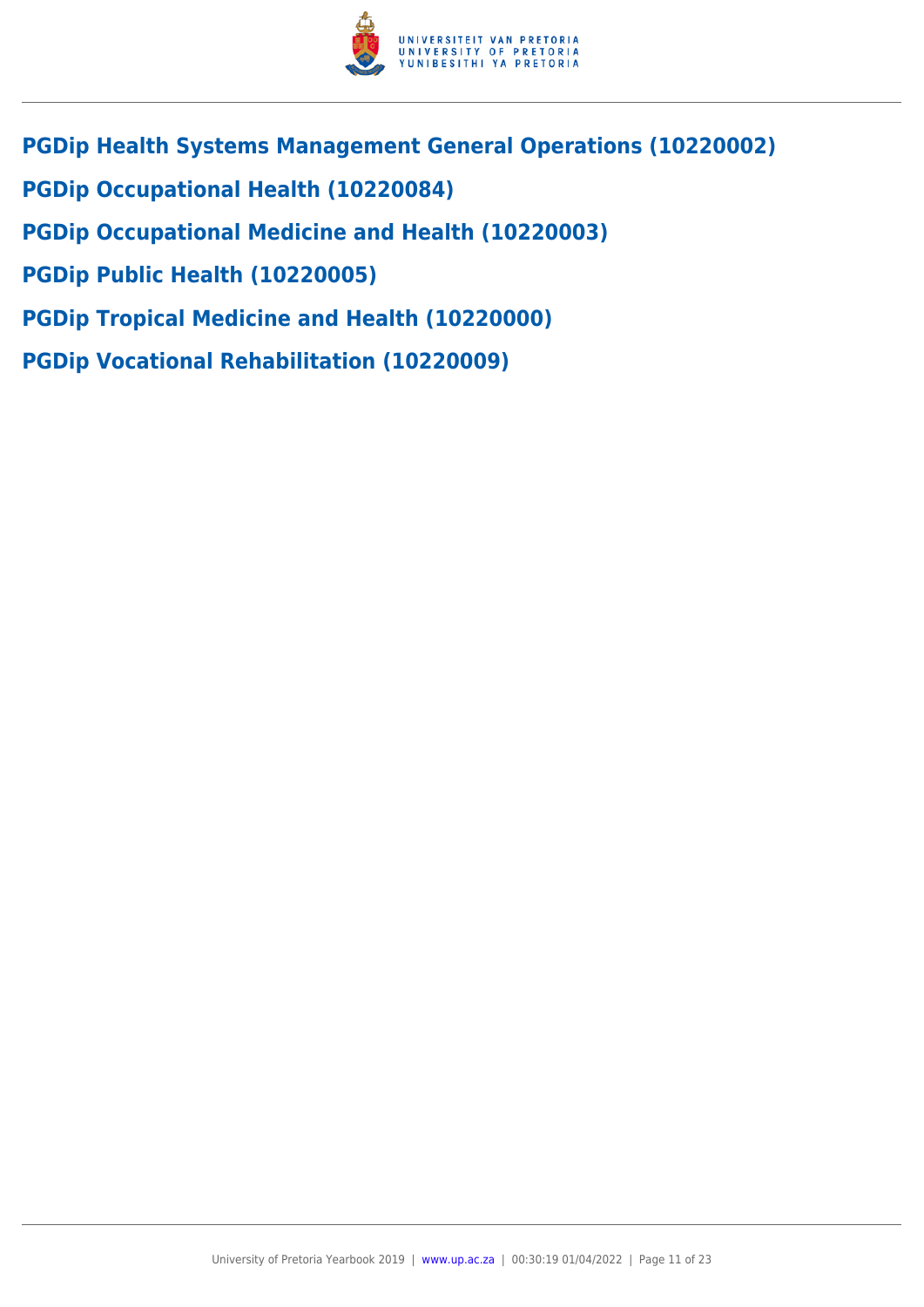

# **Honours**

**BRadHons Diagnostics (10247015) BRadHons Nuclear Medicine (10247013) BRadHons Nuclear Medicine (10247016) BRadHons Radiation Therapy (10247012) BRadHons Radiation Therapy (10247014) BScHons Aerospace Medicine (10244024) BScHons Anatomy (10243004) BScHons Biokinetics (10243025) BScHons Cell Biology (10244052) BScHons Chemical Pathology (10243152) BScHons Comparative Anatomy (10243024) BScHons Developmental Biology (10243007) BScHons Environmental Health (10244026) BScHons Haematology (10244062) BScHons Human Cell Biology (10243006) BScHons Human Genetics (10243073) BScHons Human Histology (10243005) BScHons Human Physiology (10243027) BScHons Macro-anatomy (10243010) BScHons Medical Criminalistics (10243192) BScHons Medical Immunology (10243172) BScHons Medical Microbiology (10243002) BScHons Medical Nuclear Science (10243182)**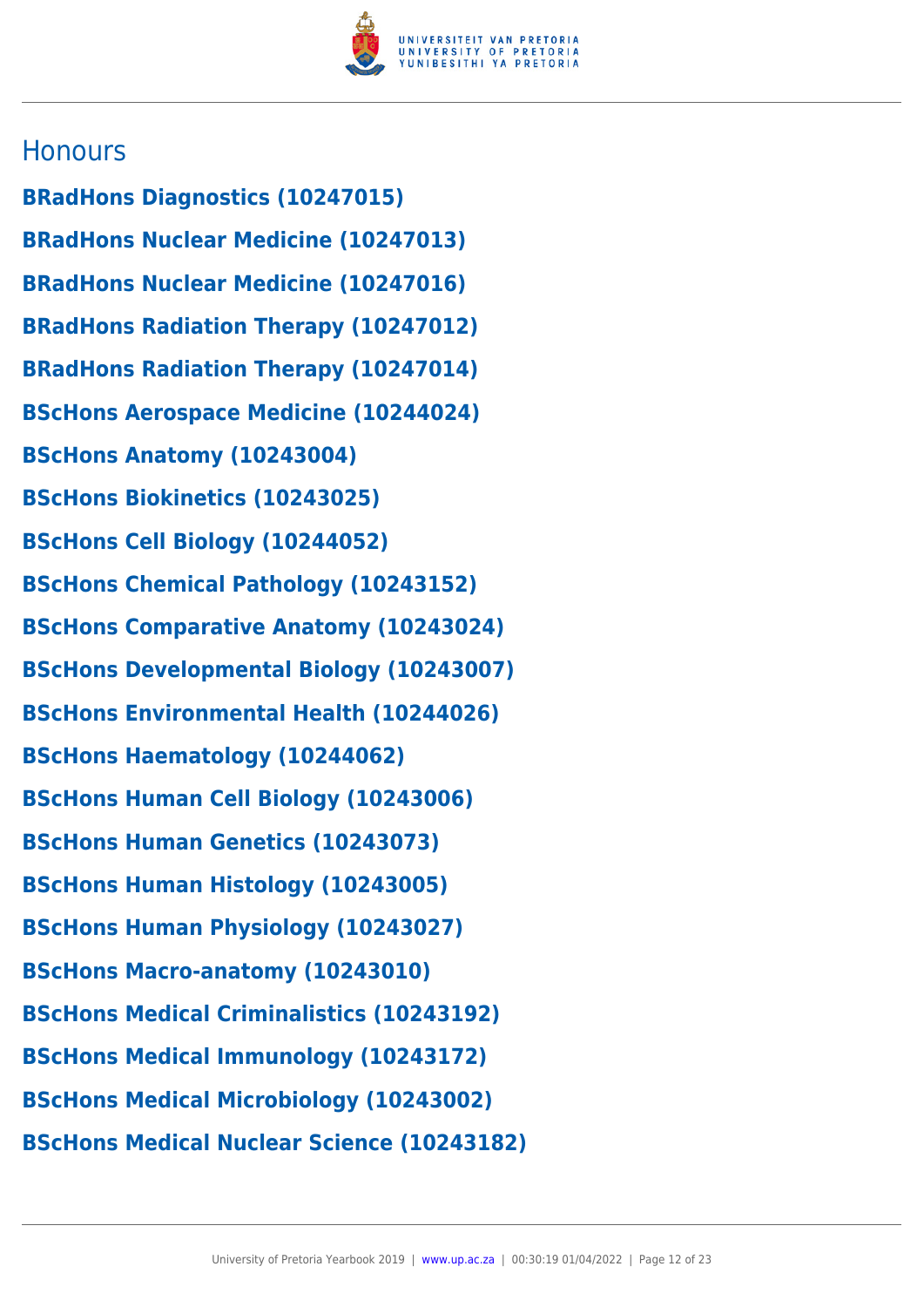

- **BScHons Medical Oncology (10244032)**
- **BScHons Medical Physics (10243003)**
- **BScHons Medical Virology (10243133)**
- **BScHons Neuro-anatomy (10243008)**
- **BScHons Occupational Hygiene (10244025)**
- **BScHons Pharmacology (10243162)**
- **BScHons Physical Anthropology (10243009)**
- **BScHons Radiation Oncology (10243144)**
- **BScHons Reproductive Biology Andrology (10244044)**
- **BScHons Reproductive Biology (10244043)**
- **BScHons Sports Science (10243026)**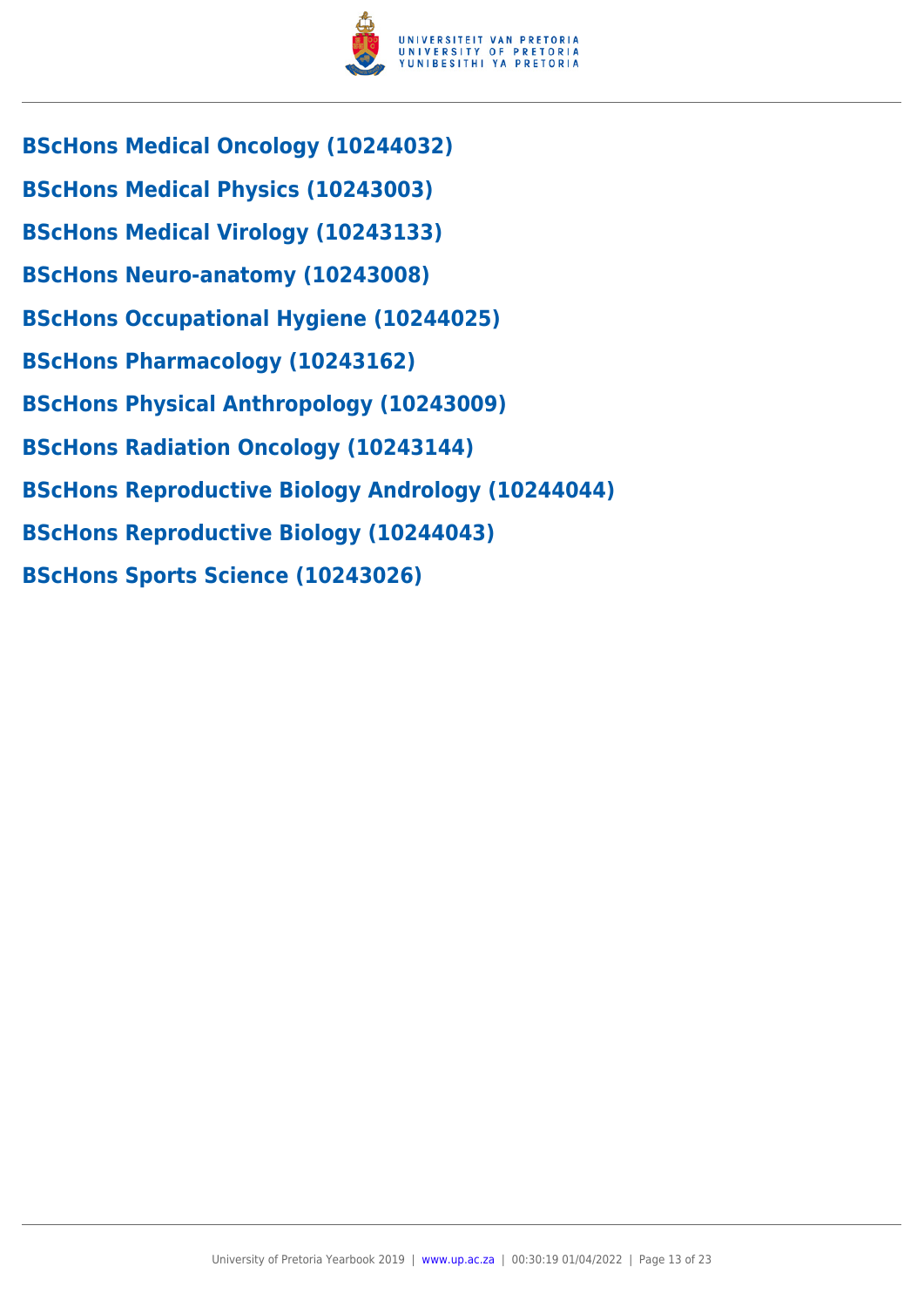

# Master's

**MChD Community Dentistry (10252050)**

**MChD Maxillofacial and Oral Surgery (endorsement ChirMaxFac-Med) (10252081)**

**MChD Maxillofacial and Oral Surgery (endorsement ChirMaxFac-Dent) (10252000)**

**MChD Maxillofacial and Oral Surgery (endorsement ChirMaxFac-Med) (10252070)**

**MChD Maxillofacial and Oral Surgery (endorsement ChirMaxFac-Med) (10252080)**

**MChD Oral Pathology (10252030)**

**MChD Orthodontics (10252020)**

**MChD Periodontics and Oral Medicine (10252040)**

**MChD Prosthodontics (10252060)**

**MDietetics (10259003)**

**MDietetics (Coursework) (10259004)**

**MECI (10258241)**

**MMed Anaesthesiology (10250012)**

**MMed Anatomical Pathology (10250252)**

**MMed Chemical Pathology (10250273)**

**MMed Clinical Pathology (10250242)**

**MMed Dermatology (10250032)**

**MMed Emergency Medicine (10250394)**

**MMed Family Medicine (10250402)**

**MMed Forensic Pathology (10250274)**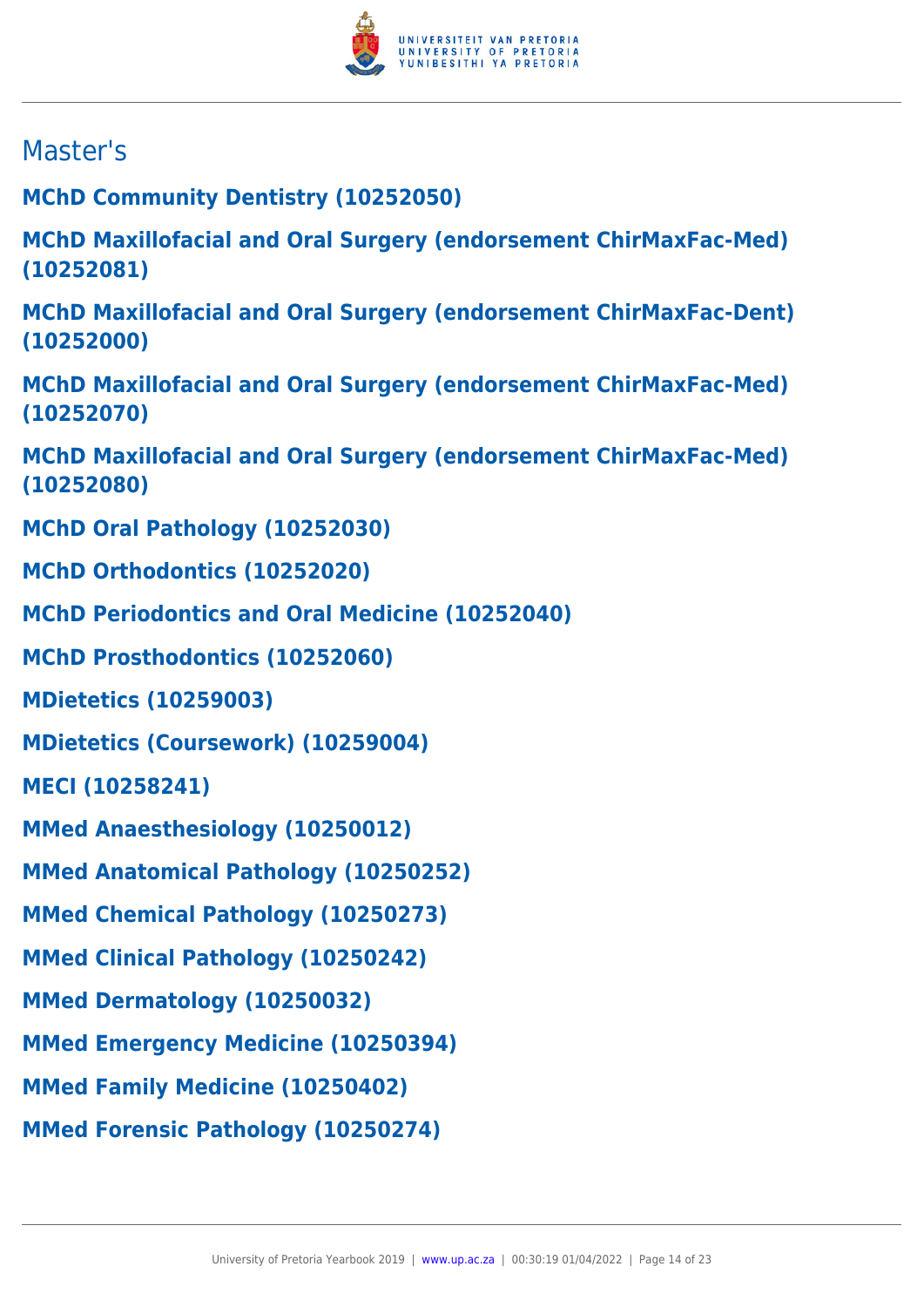

**MMed Geriatrics (10250042) MMed Haematology (10250282) MMed Internal Medicine (10250052) MMed Medical Microbiology (10250262) MMed Medical Oncology (10250165) MMed Medical Virology (10250393) MMed Neurology (10250092) MMed Neurosurgery (10250192) MMed Nuclear Medicine (10250382) MMed Obstetrics and Gynaecology (10250102) MMed Occupational Medicine (10250374) MMed Ophthalmology (10250112) MMed Orthopaedics (10250202) MMed Otorhinolaryngology (10250362) MMed Paediatric Surgery (10250025) MMed Paediatrics (10250122) MMed Plastic Surgery (10250212) MMed Psychiatry (10250142) MMed Public Health Medicine (10250373) MMed Radiation Oncology (10250164) MMed Radiological Diagnostics (10250153) MMed Surgery (10250024) MMed Thoracic Surgery (10250232) MMed Urology (10250222)**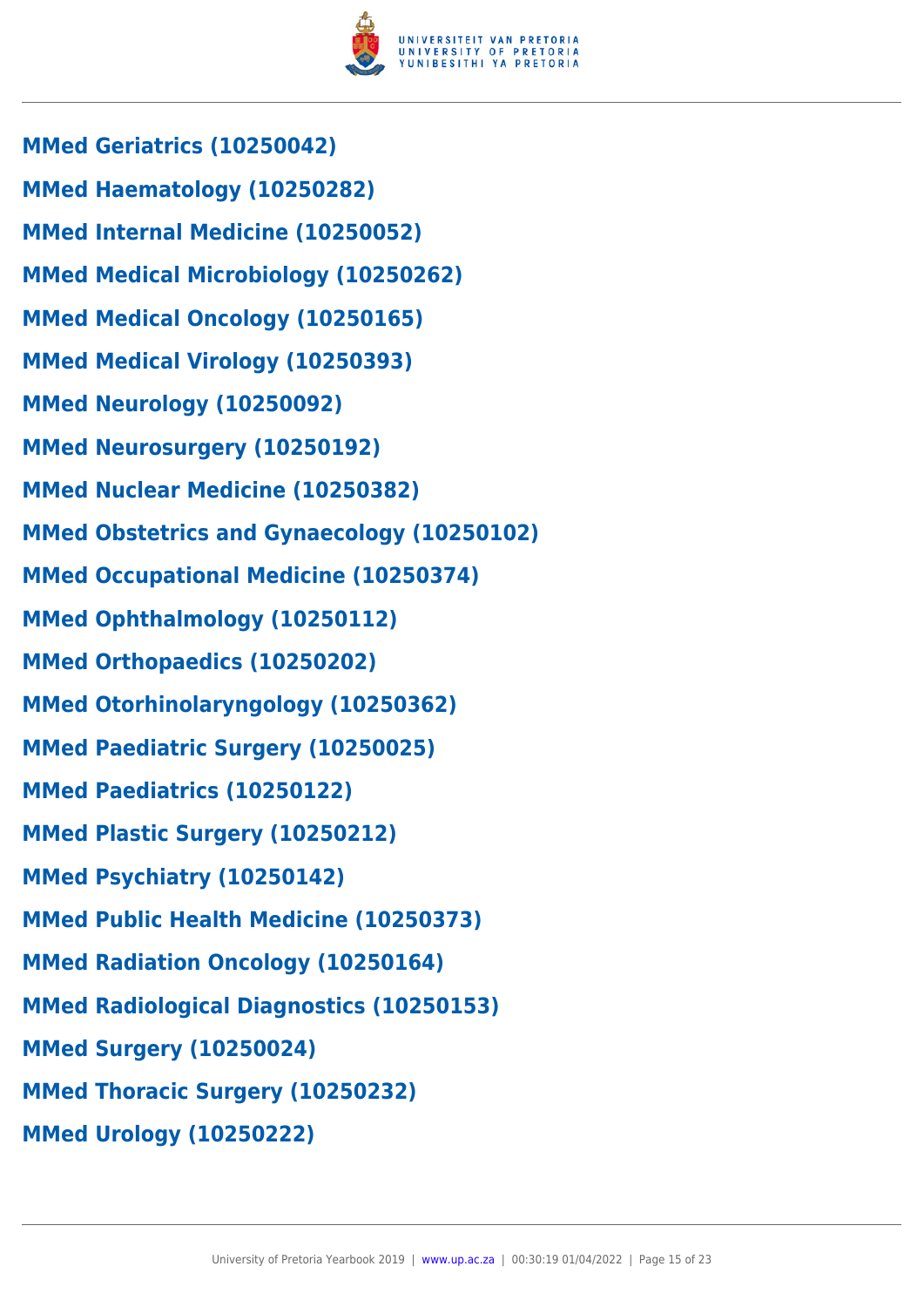

**MMilMed (10255002) MNurs Clinical Fields of Study (10251154) MNurs Clinical Fields of Study (Coursework) (10251056) MNurs Nursing Education (10251053) MNurs Nursing Education (Coursework) (10251055) MNurs Nursing Management (10251113) MNurs Nursing Management (Coursework) (10251114) MOccTher (10258002) MOccTher Activity Theory (Coursework) (10258052) MOccTher Hand Therapy (Coursework) (10258012) MOccTher Neurology (Coursework) (10258022) MOccTher Paediatrics (Coursework) (10258032) MOccTher Psychiatry (Coursework) (10258042) MPH (10256502) MPharmMed (10256002) MPhil Allergology (Coursework) (10250502) MPhil Cardiology (Coursework) (10250503) MPhil Child and Adolescent Psychiatry (Coursework) (10250504) MPhil Clinical Haematology (Coursework) (10250505) MPhil Critical Care (Coursework) (10250506) MPhil Developmental Paediatrics (Coursework) (10250507) MPhil Endocrinology and Metabolism (Coursework) (10250508) MPhil Forensic Psychiatry (Coursework) (10250532) MPhil Gynaecological Oncology (Coursework) (10250509)**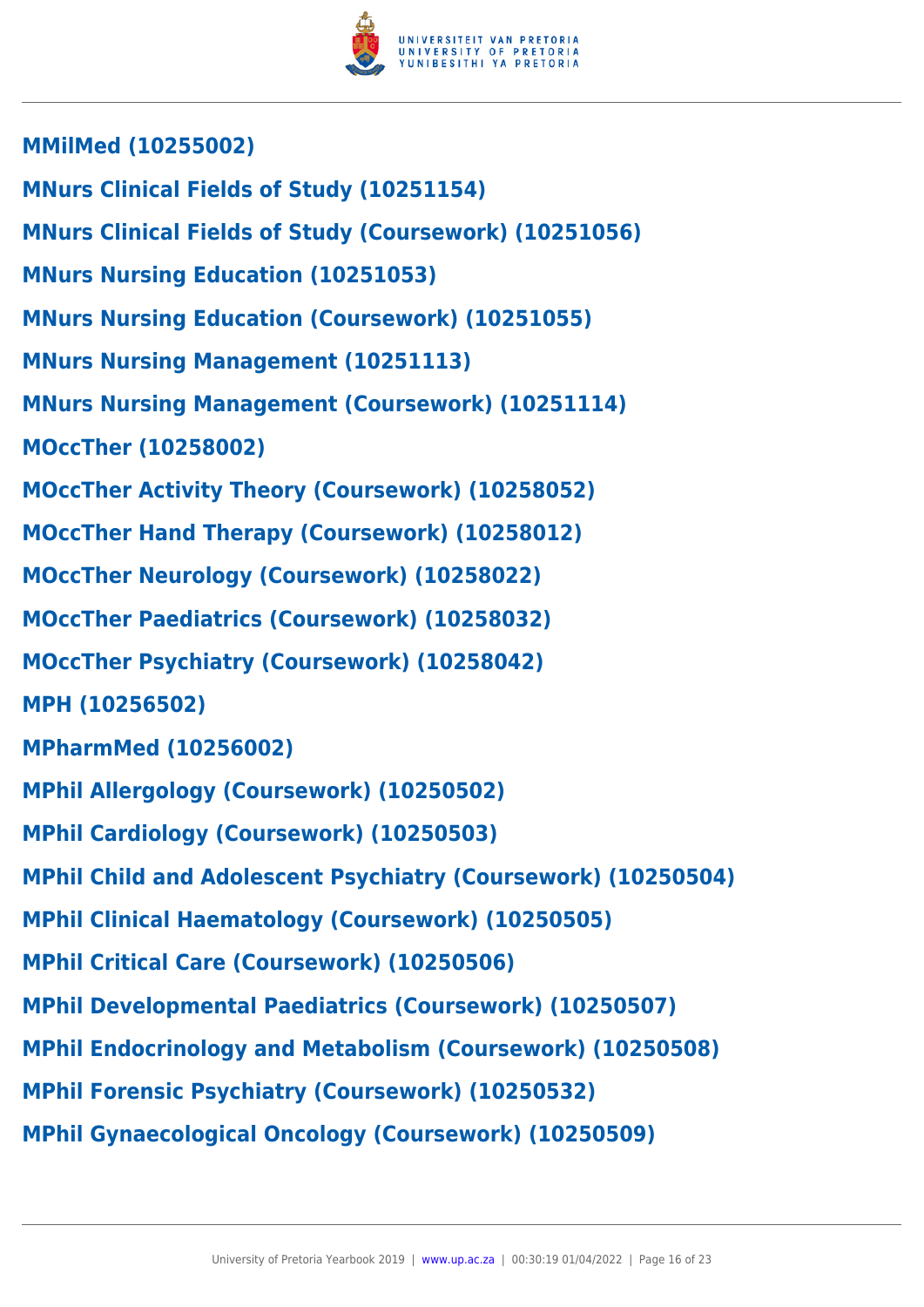

**MPhil Infectious Diseases (Coursework) (10250510) MPhil Maternal and Fetal Medicine (Coursework) (10250511) MPhil Medical Gastroenterology (Coursework) (10250512) MPhil Medical Oncology (Coursework) (10250533) MPhil Neonatology (Coursework) (10250513) MPhil Nephrology (Coursework) (10250514) MPhil Paediatric Allergology (Coursework) (10250515) MPhil Paediatric Cardiology (Coursework) (10250516) MPhil Paediatric Critical Care (Coursework) (10250517) MPhil Paediatric Endocrinology and Metabolism (Coursework) (10250518) MPhil Paediatric Gastroenterology (Coursework) (10250519) MPhil Paediatric Infectious Diseases (Coursework) (10250520) MPhil Paediatric Nephrology (Coursework) (10250521) MPhil Paediatric Neurology (Coursework) (10250522) MPhil Paediatric Oncology (Coursework) (10250523) MPhil Paediatric Pulmonology (Coursework) (10250524) MPhil Paediatric Rheumatology (Coursework) (10250525) MPhil Philosophy and Ethics of Mental Health (Coursework) (10250531) MPhil Pulmonology (Coursework) (10250526) MPhil Reproductive Medicine (Coursework) (10250534) MPhil Rheumatology (Coursework) (10250527) MPhil Surgical Gastroenterology (Coursework) (10250528) MPhil Trauma Surgery (Coursework) (10250529) MPhil Vascular Surgery (Coursework) (10250530)**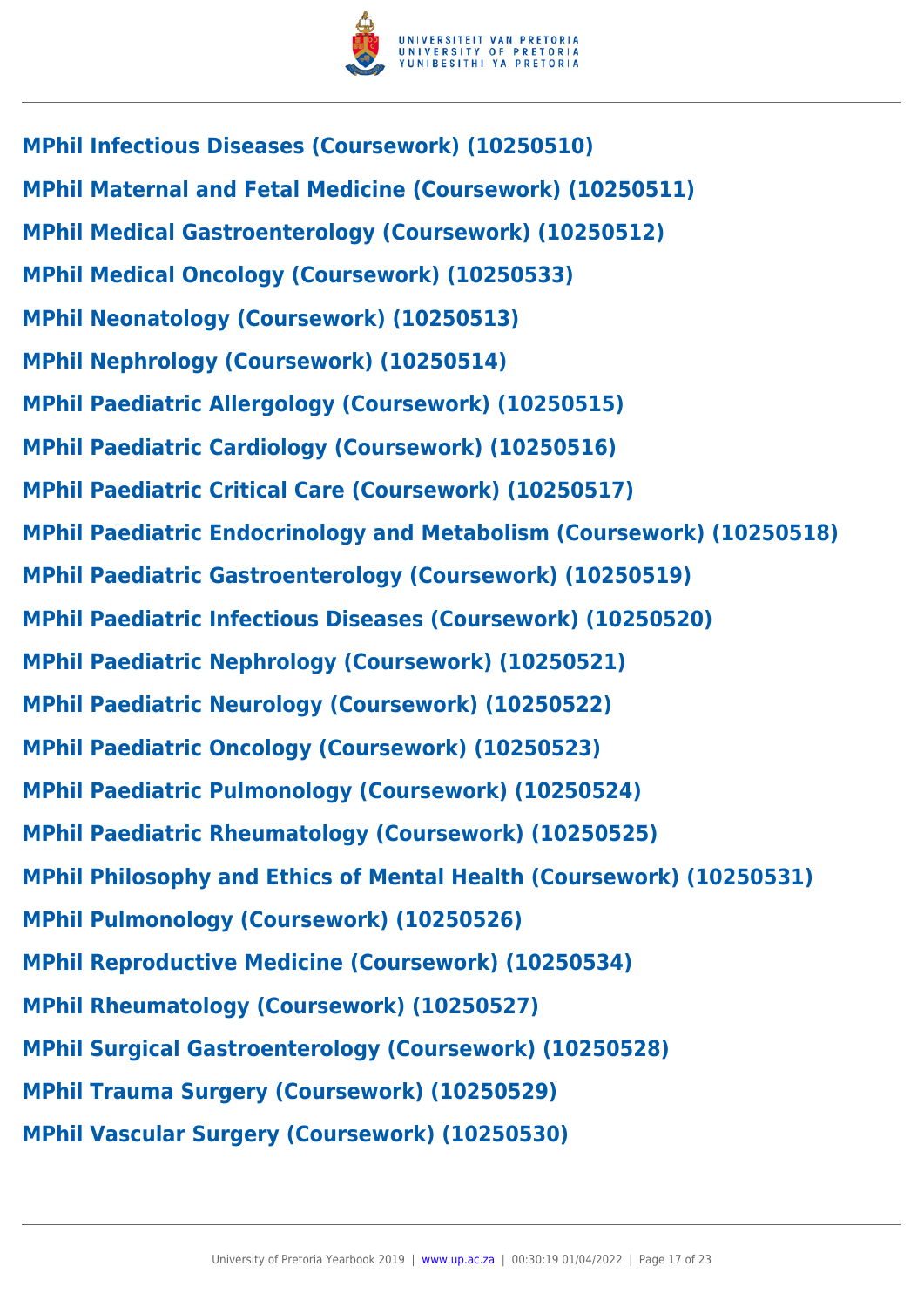

- **MPhysio Internal Medicine (Coursework) (10258163)**
- **MPhysio Neurology/Neurosurgery (Coursework) (10258233)**
- **MPhysio Orthopaedic Manual Therapy (Coursework) (10258213)**
- **MPhysio Orthopaedics (Coursework) (10258203)**
- **MPhysio Paediatrics (Coursework) (10258173)**
- **MPhysio Sports Medicine (Coursework) (10258223)**
- **MPhysio Surgery (Coursework) (10258133)**
- **MPhysio Women's Health (Coursework) (10258183)**
- **MRad Diagnostics (10257002)**
- **MRad Nuclear Medicine (10257022)**
- **MRad Radiation Therapy (10257013)**
- **MSc Aerospace Medicine (10253252)**
- **MSc Anatomy (10253013)**
- **MSc Applied Human Nutrition (10253340)**
- **MSc Cell Biology (10253103)**
- **MSc Chemical Pathology (10253043)**
- **MSc Clinical Epidemiology (10253330)**
- **MSc Dentistry Maxillofacial and Oral Radiology (Coursework) (10252092)**
- **MSc Dentistry Oral Surgery (Coursework) (10252091)**
- **MSc Dentistry (10252090)**
- **MSc Environmental Health (10253323)**
- **MSc Epidemiology (10253324)**
- **MSc Haematology (10253262)**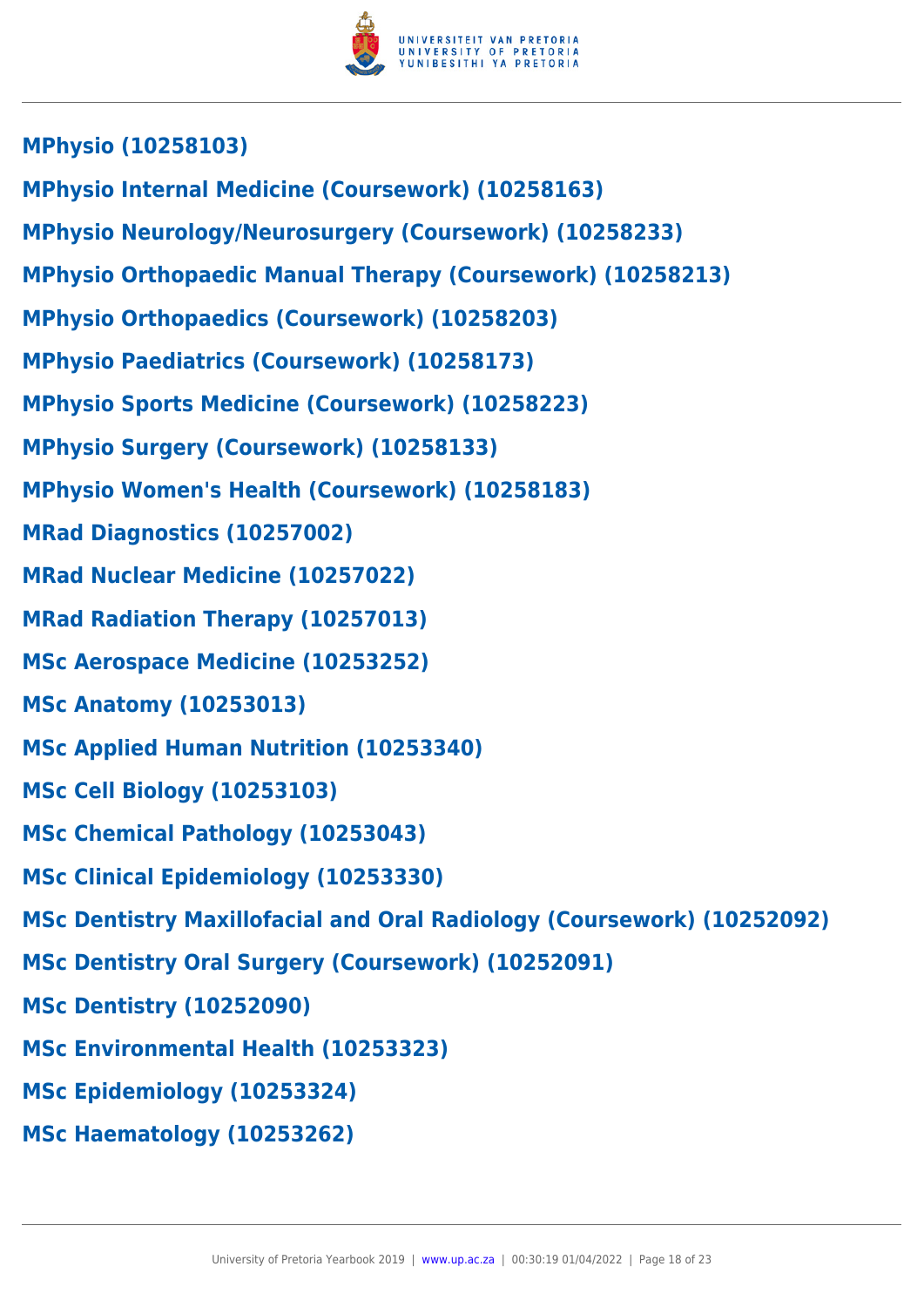

- **MSc Human Genetics (10253073)**
- **MSc Human Physiology (10253026)**
- **MSc Medical Applied Psychology (10253325)**
- **MSc Medical Criminalistics (10253123)**
- **MSc Medical Immunology (10253243)**
- **MSc Medical Microbiology (10253033)**
- **MSc Medical Nuclear Science (10253063)**
- **MSc Medical Oncology (10253302)**
- **MSc Medical Physics (10253272)**
- **MSc Medical Virology (10253133)**
- **MSc Pharmacology (10253053)**
- **MSc Public Health (10253290)**
- **MSc Radiation Oncology (10253283)**
- **MSc Reproductive Biology Andrology (10253312)**
- **MSc Reproductive Biology (10253093)**
- **MSc Sports Medicine (Coursework) (10253141)**
- **MSc Sports Science Biokinetics (10253144)**
- **MSc Sports Science Biomechanics (10253145)**
- **MSc Sports Science (10253146)**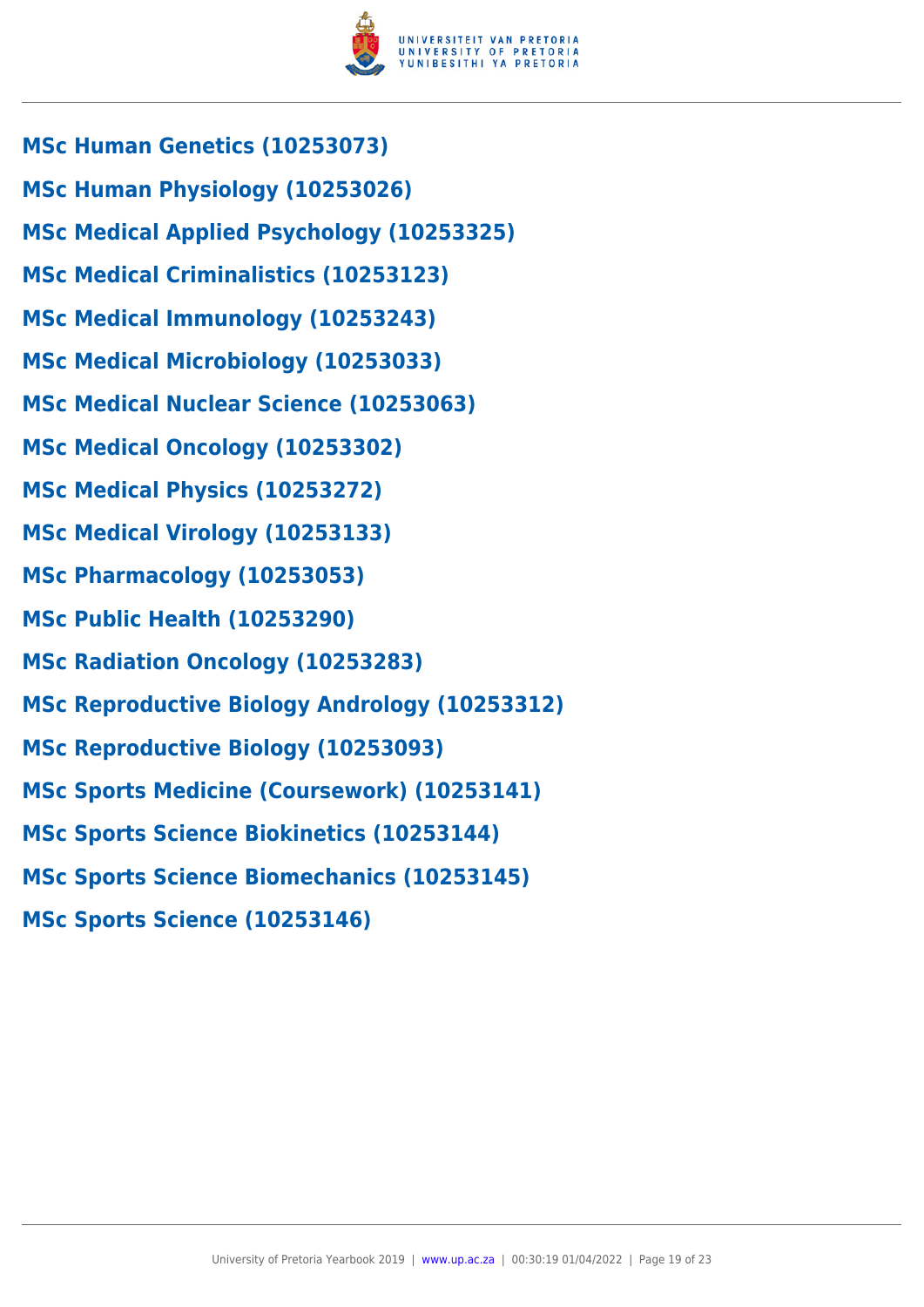

# **Doctorate**

- **DMed Anaesthesiology (10260014)**
- **DMed Anatomy (10260222)**
- **DMed Community Health (10260244)**
- **DMed Dermatology (10260032)**
- **DMed Family Medicine (10260252)**
- **DMed Forensic Medicine (10260062)**
- **DMed Geriatrics (10260042)**
- **DMed Haematology (10260292)**
- **DMed Health Systems (10260245)**
- **DMed Human Physiology (10260273)**
- **DMed Internal Medicine (10260052)**
- **DMed Medical Microbiology (10260282)**
- **DMed Medical Oncology (10260362)**
- **DMed Neurology (10260072)**
- **DMed Neurosurgery (10260172)**
- **DMed Obstetrics and Gynaecology (10260082)**
- **DMed Ophthalmology (10260092)**
- **DMed Orthopaedics (10260182)**
- **DMed Otorhinolaryngology (10260232)**
- **DMed Paediatrics (10260102)**
- **DMed Pathology (10260112)**
- **DMed Pharmacology (10260262)**
- **DMed Plastic and Reconstructive Surgery (10260192)**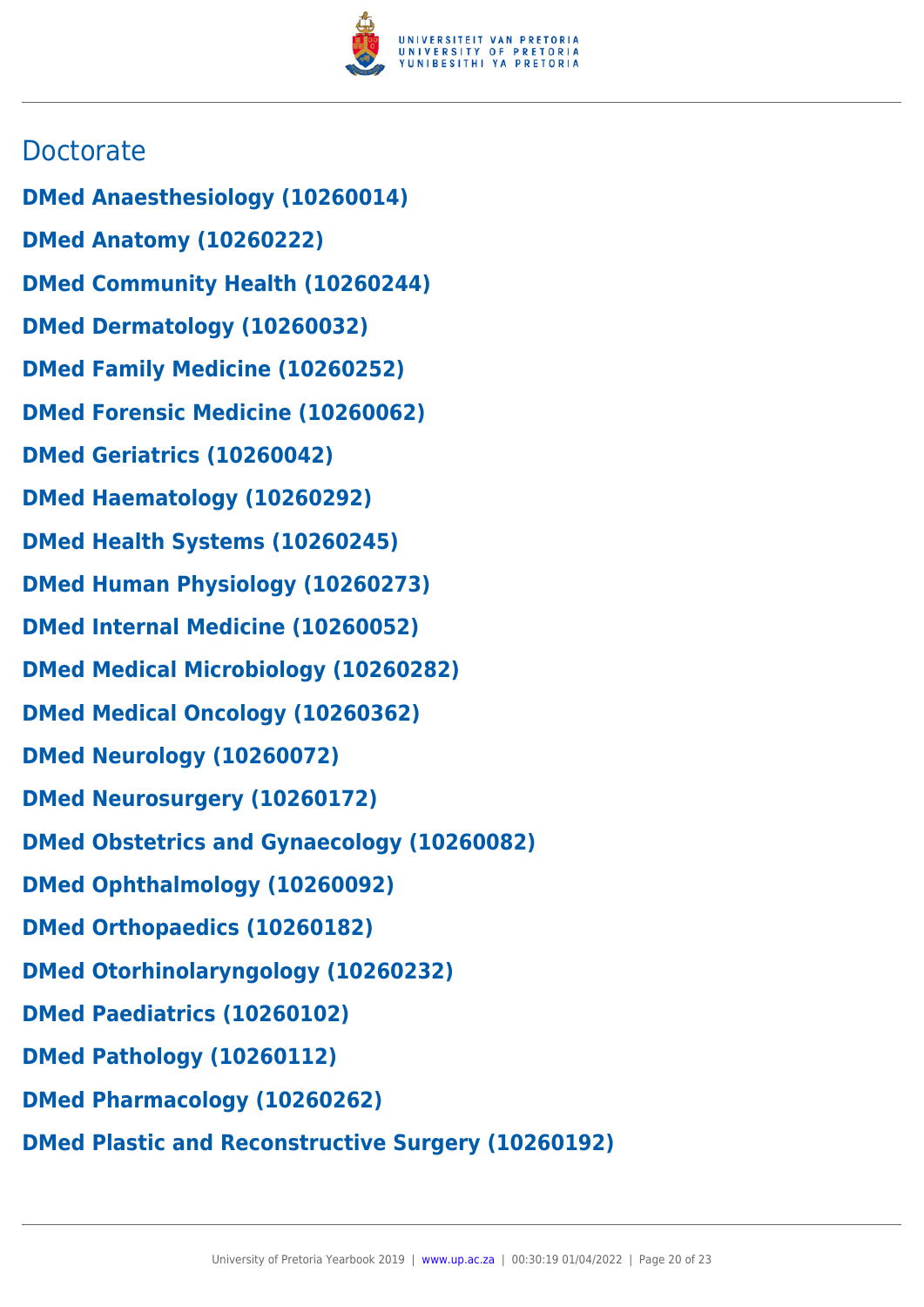

- **DMed Psychiatry (10260122)**
- **DMed Public Health (10260246)**
- **DMed Radiation Oncology (10260143)**
- **DMed Radiological Diagnostics (10260132)**
- **DMed Reproductive Biology Andrology (10260015)**
- **DMed Reproductive Biology (10260013)**
- **DMed Surgery (10260022)**
- **DMed Thoracic Surgery (10260212)**
- **DMed Urology (10260202)**
- **PhD Anaesthesiology (10260522)**
- **PhD Anatomical Pathology (10260442)**
- **PhD Anatomy (10260332)**
- **PhD Chemical Pathology (10260502)**
- **PhD Community Health (10260406)**
- **PhD Dentistry (10264000)**
- **PhD Dermatology (10260325)**
- **PhD Diagnostic Radiology (10260592)**
- **PhD Dietetics (10263062)**
- **PhD Environmental Health (10260410)**
- **PhD Epidemiology (10260409)**
- **PhD Family Medicine (10260462)**
- **PhD Forensic Pathology (10260612)**
- **PhD Haematology (10260622)**
- **PhD Health Ethics (10260603)**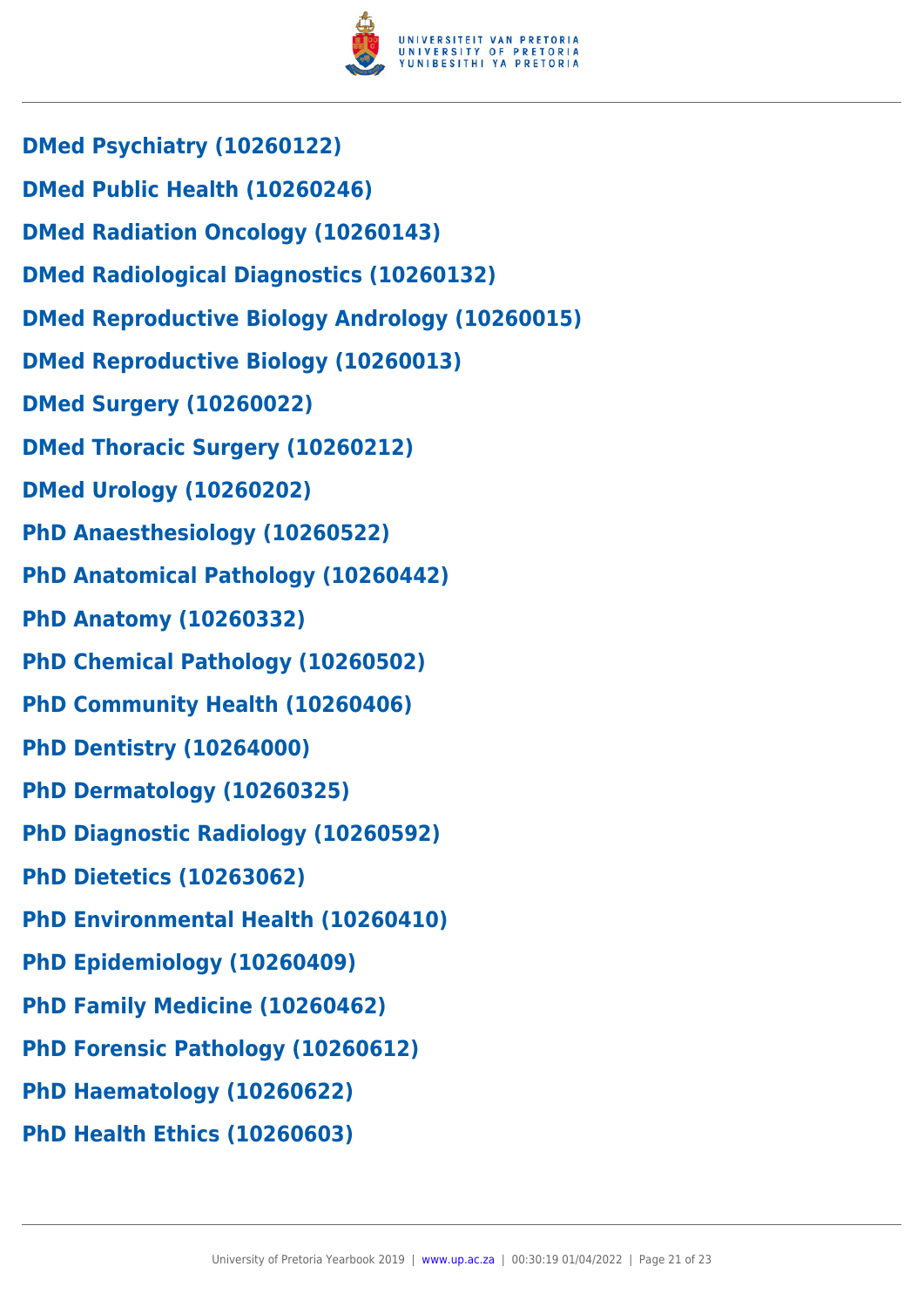

- **PhD Health Systems (10260407)**
- **PhD Human Genetics (10260422)**
- **PhD Human Physiology (10260343)**
- **PhD Internal Medicine (10260382)**
- **PhD Medical criminalistics (10263050)**
- **PhD Medical Immunology (10263052)**
- **PhD Medical Microbiology (10260352)**
- **PhD Medical Nuclear Science (10260485)**
- **PhD Medical Oncology (10260432)**
- **PhD Medical Physics (10260542)**
- **PhD Medical Virology (10260492)**
- **PhD Mental Health (10260604)**
- **PhD Neurology (10260472)**
- **PhD Nursing Science (10260312)**
- **PhD Obstetrics and Gynaecology (10260552)**
- **PhD Occupational Therapy (10260322)**
- **PhD Ophthalmology (10260632)**
- **PhD Orthopaedics (10260372)**
- **PhD Otorhinolaryngology (10260642)**
- **PhD Paediatrics (10260512)**
- **PhD Pharmacology (10260532)**
- **PhD Physiotherapy (10260452)**
- **PhD Psychiatry (10260487)**
- **PhD Public Health (10260408)**